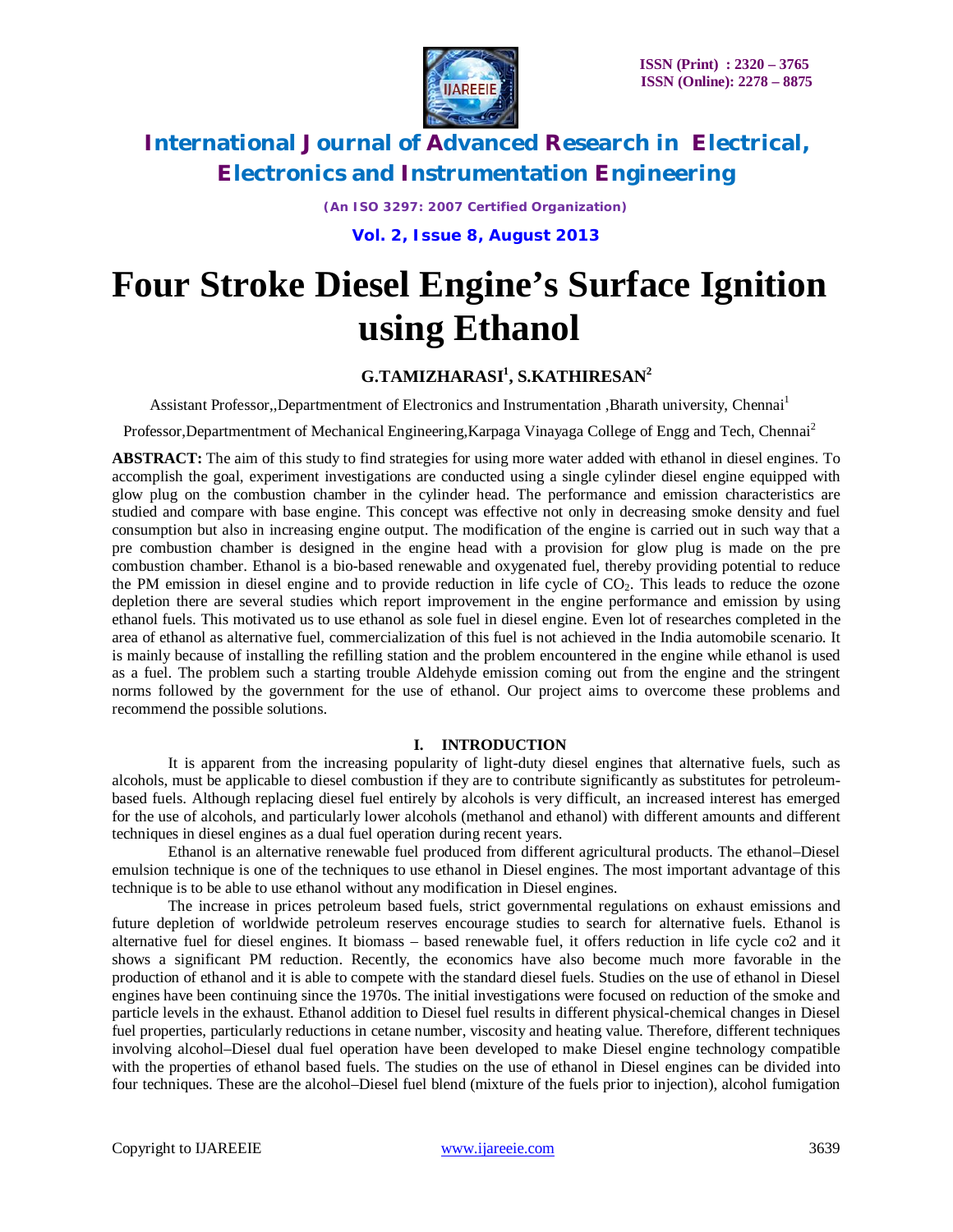

*(An ISO 3297: 2007 Certified Organization)*

# **Vol. 2, Issue 8, August 2013**

(the addition of alcohols to the intake air charge, alcohol–Diesel fuel emulsion (using an emulsifier to mix the fuels to prevent separation) and dual injection (separate injection systems for each fuel).

The addition of ethanol to diesel fuel simultaneously decreases cetane number, high heating value, aromatics fractions and kinematics viscosity of ethanol blended diesel fuels and changes distillation temperatures. An additive used to keep the blends homogenous and stable, and an ignition improver, which can enhance cetane number of the blends, have favorable effects on the physicochemical properties related to ignition and combustion of the blends with 10% and 30% ethanol by volume. Ethanol is a promising oxygenated fuel. Pure ethanol with additives such as cetane improver can sharply reduce particulates. At the early stage, poor fuel economy and low ignitability were the main barriers to apply ethanol fuel on diesel engines. Since late 1990s, ethanol blended diesel fuel has been used on heavy-duty and light-duty diesel engines in order to modify their emission characteristics. As alternate fuels, ethyl and methyl alcohols stand out because of the feasibility of producing them in bulk from plentifully available raw materials. In the present work, ethanol is used as the only fuel, in the standard and low heat rejection (LHR) diesel engines by adopting three different methods. In the first method, ethanol as the sole fuel was used in the LHR engine with normal metal glow plug and in the second method spark plug assistance was used to initiate combustion. In the third method, ethanol was used as the sole fuel in a LHR engine and a ceramic glow plug was used to initiate combustion.

The engine was tested for performance and emissions for the above three methods of 100% ethanol operation in both the standard and LHR diesel engine and the results are compared. The spark plug assisted ethanol operation in the LHR engine gave the highest brake thermal efficiency and the lowest emissions.

### **II. SCOPE OF ALCOHOLS**

As said earlier alcohols are the most abundant and promising substitute for fossil fuels. These alcohols can be readily made from a number of non-petroleum sources. Methanol or methyl alcohol can be made from coal, a relatively abundant fossil fuel. Ethanol or ethyl alcohol can be produced by fermentation of carbohydrates which occur naturally and abundantly in some plants like sugarcane, potatoes, corn etc. hence these fuels can be made from highly reliable and long lasting raw material sources. Since ethanol and methanol have higher self ignition temperature compared to the existing conventional fuels, we need to develop a high intensity spark to ignite these fuels, the existing spark plugs do develop necessary temperature to ignite the fuel and hence we go for the catalytic plug.

#### **III. DUAL FUEL SYSTEMS**

Fumigation

- Addition of secondary fuel to the intake air charge
- Displacing up to 50% of the diesel fuel demand Dual injection
- Separate injection system with control for each fuel
- Displacing up to 90% of diesel engine demand Blend Fuel
- Mixture of the fuel just prior to injection
- Displacing up to 25% of diesel engine demand Fuel Emulsion
- Mixture of the fuel by using emulsifier
- Displacing up to 25% of diesel engine demand

**Ethanol Fuel**

Application of Ethanol

- Gasoline blend  $(5 10\%)$
- Diesel blend (E-diesel)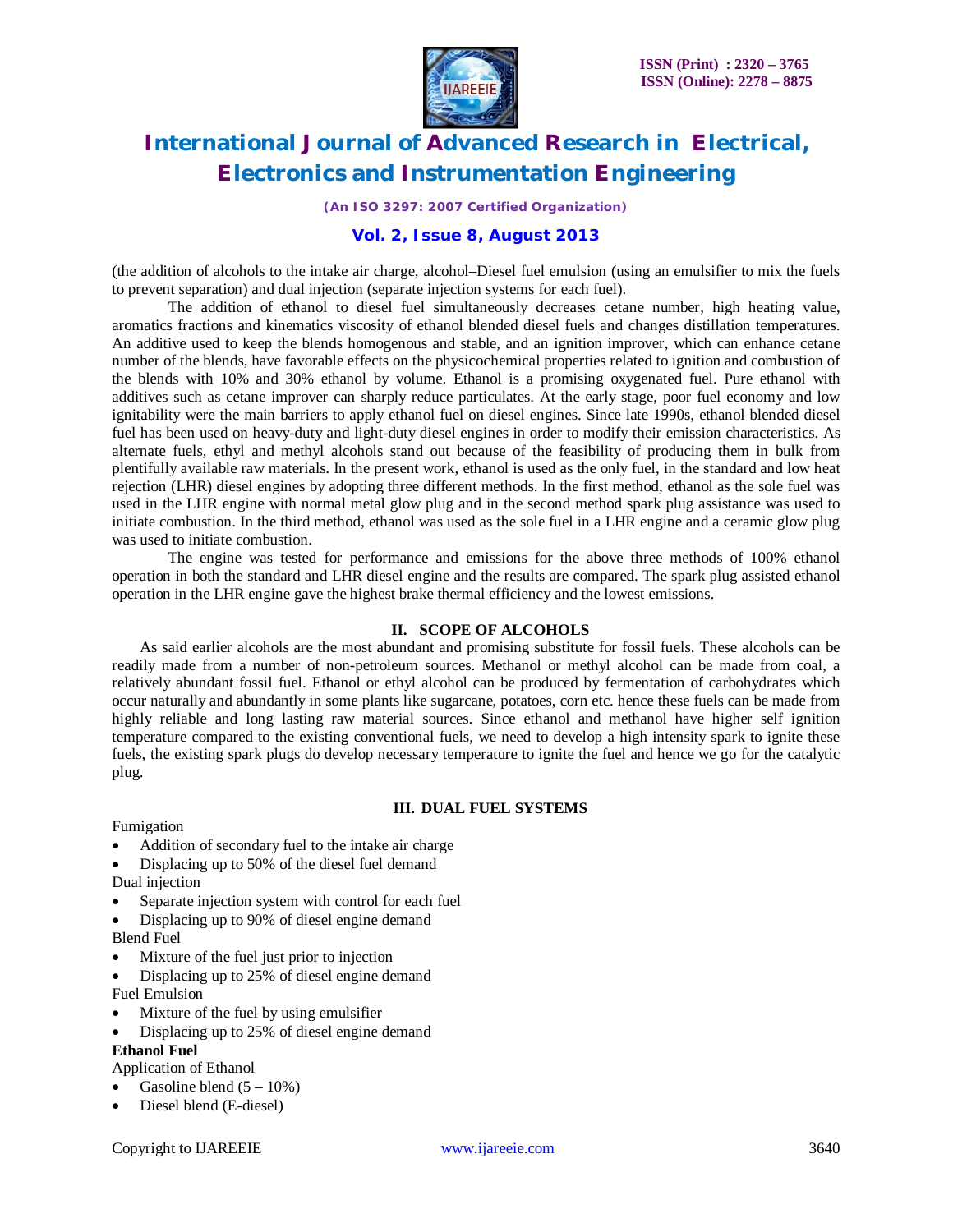

*(An ISO 3297: 2007 Certified Organization)*

## **Vol. 2, Issue 8, August 2013**

Characteristic of Ethanol

- Lower volumetric energy content
- High octane rating
- Result in increased engine efficiency and performance
- Environmental characteristics
- Produced "renewably"
- Reducing greenhouse gas emission

#### **IV. PRE-COMBUSTION CHAMBER**

In CI engine, combustion space is provided in to two parts namely, Pre-combustion chamber and main combustion chamber. The Pre -combustion chamber is always located in the cylinder head. The main combustion chamber enclosed between the piston and cylinder head. Orifices interconnect the two combustion chambers.

Pre-combustion chamber is built in various shapes and relative sizes. Pre-combustion chamber volume is about 30 to 40 percent of the total combustion chamber.

During compression, air in the cylinder enters the Pre-combustion chamber. At the end of compression, the whole of the fuel is injected in the Pre-combustion chamber. The hot air ignites the fuel. Combustion starts in this chamber. Pressures rise in it. Rise of pressure in the Pre-combustion chamber forces out the products of combustion, in to main combustion chamber and ignite the fuel in main combustion.

### **V. INJECTION AND POWER STROKE IN PRE COMBUSTION CHAMBER**

The Pre-combustion chamber (is an auxiliary chamber at the top of thecylinder. It is connected to the main combustion chamber by a restrictedthroat or passage. The Pre-combustion chamber conditions the fuel for finalcombustion in the cylinder. A hollowed-out portion of the piston top, Causesturbulence in the main combustion chamber, as the fuel enters from the Precombustionchamber to aid in mixing with air. The following processes arehappens in the Pre-combustion chamber:

• During the compression stroke of the engine, air is forced into the Precombustionchamber and, because the air is compressed, it is hot. Atthe beginning of injection, the Pre-combustion chamber contains adefinite volume of air.

• As the injection begins, combustion begins in the Pre-combustionchamber. The burning of the fuel, combined with the restrictedpassage to the main combustion chamber, creates a tremendousamount of pressure in the combustion chamber. The pressure and theinitial combustion cause a super-heated fuel charge to enter the maincombustion chamber at a high velocity.

• The entering mixture hits the hollowed-out piston top, creatingturbulence in the chamber to ensure complete mixing of the fuelcharge with the air. This mixing ensures even and completescombustion.

### **VI. PROPERTIES OF ETHANOL**

| Chemical formula            | - C2H5OH               |
|-----------------------------|------------------------|
| Molecular weight            | - 46                   |
| Density at 15.5° c          | $-789$ kg/m3           |
| Boiling point               | $-78^{\circ}$ C        |
| Heating value               | - 27700 kJ/kg          |
| Latent heat of vaporization | $-855$ kJ/kg           |
| Self-ignition temperature   | - 366 $\rm ^{\circ}$ C |
| Cetane number               | - 8                    |
| Octane number               | - 111                  |
|                             |                        |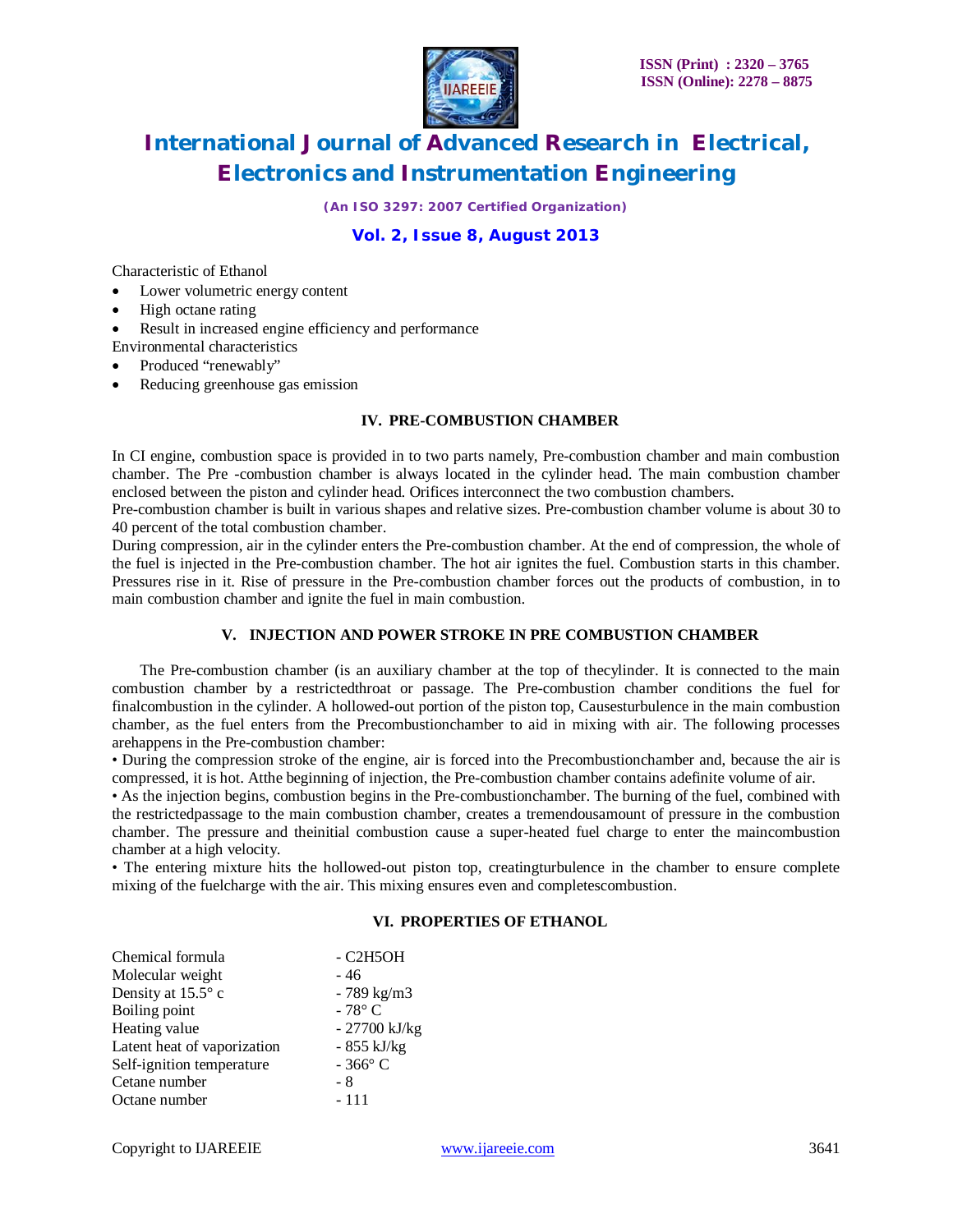

*(An ISO 3297: 2007 Certified Organization)*

## **Vol. 2, Issue 8, August 2013**

| Stoichiometric A/F ratio              | $-9.0$            |
|---------------------------------------|-------------------|
| <b>Composition of Ethanol</b>         |                   |
| Carbon                                | $-52\%$ by weight |
| Hydrogen                              | - 13% by weight   |
| Oxygen                                | - 35% by weight   |
| <b>Comparison of Fuel Properties:</b> |                   |

| <b>PROPERTIES</b> | <b>DIESEL</b> | <b>GASOLINE</b> | <b>ETHANOL</b> |
|-------------------|---------------|-----------------|----------------|
| Boiling point     | 188           | 27-225          | 28             |
| $(C^{\circ}C)$    | 343           |                 |                |
| Auto ignition     | 210           | 300             | 420            |
| temperature       |               |                 |                |
| (C)               |               |                 |                |
| Stoichiometric    | 14.6          | 14.5            | 9              |
| A/F               |               |                 |                |
| Ratio             |               |                 |                |
| Lower heating     | 43.2          | 44.0            | 26.9           |
| value             |               |                 |                |
| (MJ/kg)           |               |                 |                |
| Density $gm/cc$   | 0.84          | 0.72            | 0.789          |

#### **VII.ENGINE MODIFICATION**

Requirements to burn ethanol in ic engine

- 1. Engine needs glow plug setup to ignite ethanol, because octane rating of ethanol is high.
- 2. It's important to ensure proper airfuel mixture admitting to the combustion chamber, so we can use a simple carburetor to facilitate proper air-fuel mixture.
- 3. If we want to use carburetor we need proper air correction system which will ensure proper vacuum pressure in the inlet manifold, so that fuel from carburetor sub tank will be lifted up to air passage and mixtures with air.
- 4. Engine needs proper temperature that should be maintained inside the combustion chamber because ethanol fuel has high temperature of vaporization (78.9 C) so that is a possibility of condense of fuel inside the combustion chamber.
- 5. As vaporization temperature of the fuel is higher, it will condense in inlet manifold itself mostly during cold climatic conditions. So it may need a manifold heater, which can be used in such a climatic conditions.
- 6. We can take a simple four stroke petrol engine to our project but it needs compression ratio (up to 16.1) in order to maintain high temperature. So that fuel will be proper mixture to facilitate easy catching of fuel.

#### **VIII. ENGINE SELECTION**

Selection of engine is very important thing considering properties of ethanol fuel as less range modification preferable over engine it is important to have an ethanol vaporization temperature is high it is needed to maintain good, for that it needs an engine with comparison ratio more than 16:1

As octane rating of ethanol is high, it is not easy to auto ignite Ethanol by Compression ignition, so it needs a carbureted SI engine with compression ratio 16.1. In general we don't have SI engine with compression ratio 16.1. So a CI engine with required compression ratio has been chosen, further that is converted into SI engine by doing necessary modification.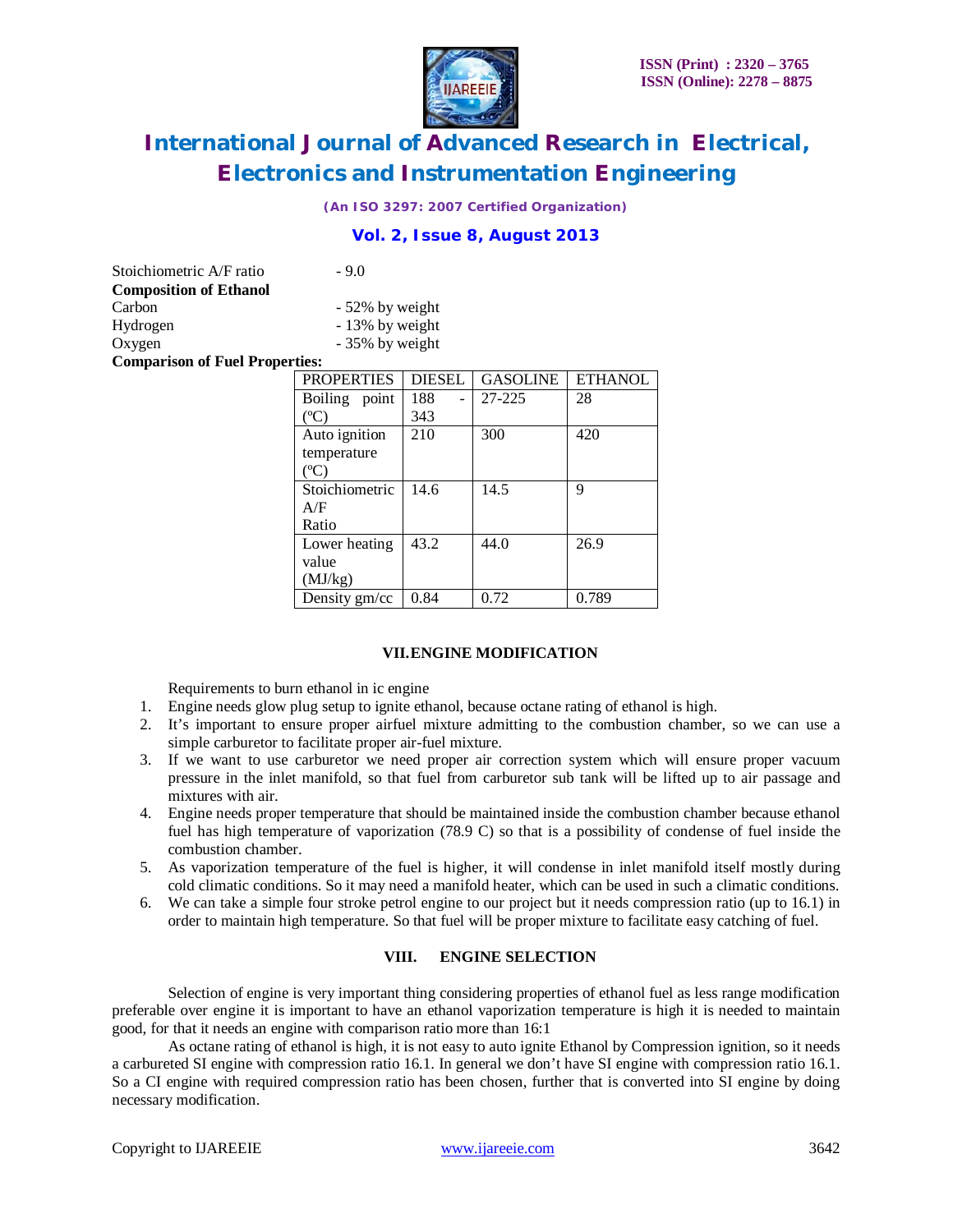

*(An ISO 3297: 2007 Certified Organization)*

## **Vol. 2, Issue 8, August 2013**

To initiate the ignition spark ignition circuit is obtained and to supply the excess fuel the various jets in the carburetor is used. The engine has a peperpot type pre combustion chamber with two exit holes and pre-combustion chamber with two exit holes and the pre combustion chamber was located at the outer located at the outlet periphery of bore.

### **IX. SURFACE – IGNITION ALCOHOL CI ENGINE**

The Surface ignition plug mounted on an alcohol fuelled direct injection diesel engine can be seen in fig. The basic Concept of the system is as follows.

A slab of insulator material, wound with a few strands of heating wire is fixed on the combustion chamber with the wire running on the face exposed to the gases. The fuel injector is located such that a part of the spray impinges head on this surface. Ignition is thus initiated. The combustion chamber, which is in the cylinder head, is made relatively narrow so that the combustion is spreads quickly to the rest at the space.

Since the part of fuel burns on the insulator surface and the head losses from the plate are low, the surface after some minute's operation reaches a temperature sufficient to initiate ignition without the aid of external electrical supply. the engine was found to run smoothly on ethanol with performance compared to diesel operation. The engine operates more smoothly at a lower speed than higher speed.

The selected engine cylinder head has an inlet manifold, exhaust manifold, water jacket, In this modification of the engine head is carried out in such way that a pre-combustion chamber is designed in engine head and a provision for glow plug is made on the pre-combustion chamber.

Surface Ignition Timing

Contact angle, and therefore surface ignition, is a function of igniter geometry and compression ratio. Catalytically – assisted ignition in internal combustion engine has two distinct phases. The first phase is catalytic oxidation of the fresh mixture entering the pre combustion chamber. Provided that the catalyst is above the surface ignition temperature for a given fuel, this begins as soon as the interface between the fresh charge and the residualgas from the previous cycle contacts the catalyst. The second phase is the auto-ignition of the unburned mixture that accumulates in the case, controlling the crank angle at which the fresh mixture contacts the catalyst can set ignition timing.

#### **X. EXPERIMENTAL SETUP**

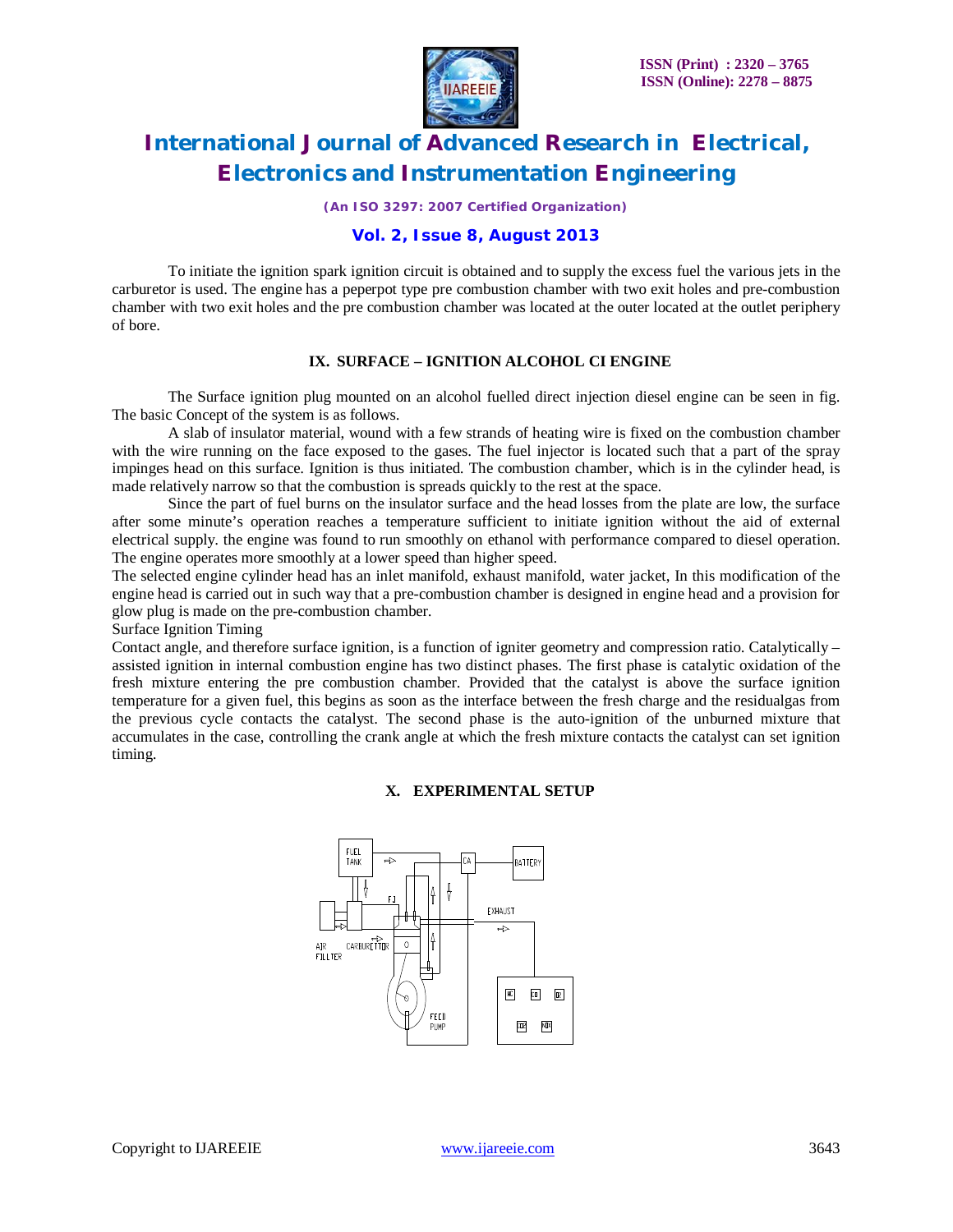

*(An ISO 3297: 2007 Certified Organization)*

# **Vol. 2, Issue 8, August 2013**

#### **XI. RESULTS AND DISCUSSION**

The results obtained after carrying out experiments are presented and discussed in this section.

**Performance:- Specific fuel consumption:-**

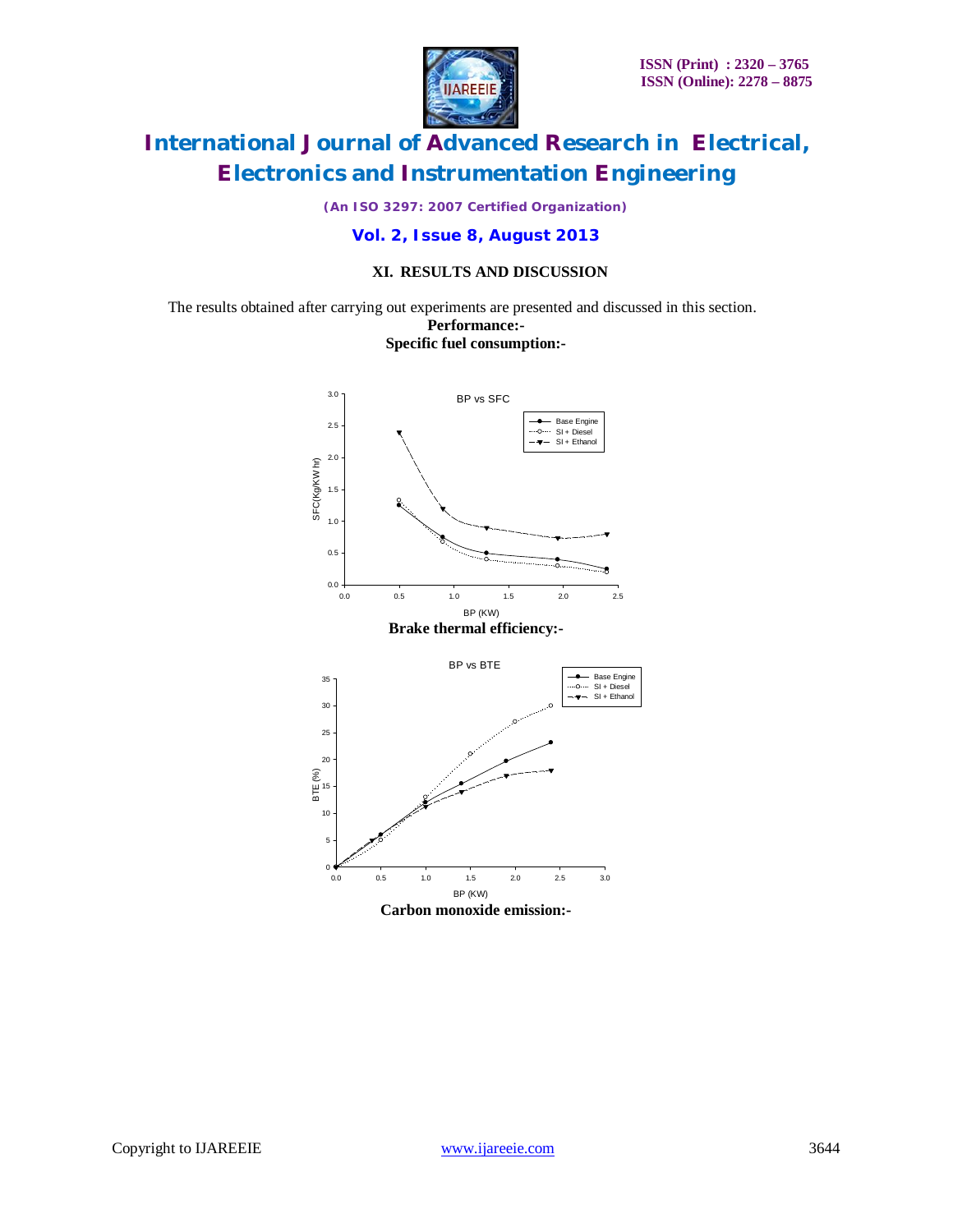

*(An ISO 3297: 2007 Certified Organization)*

## **Vol. 2, Issue 8, August 2013**



**Hydrocarbon emission:-**

BP vs HC



BP vs CO2